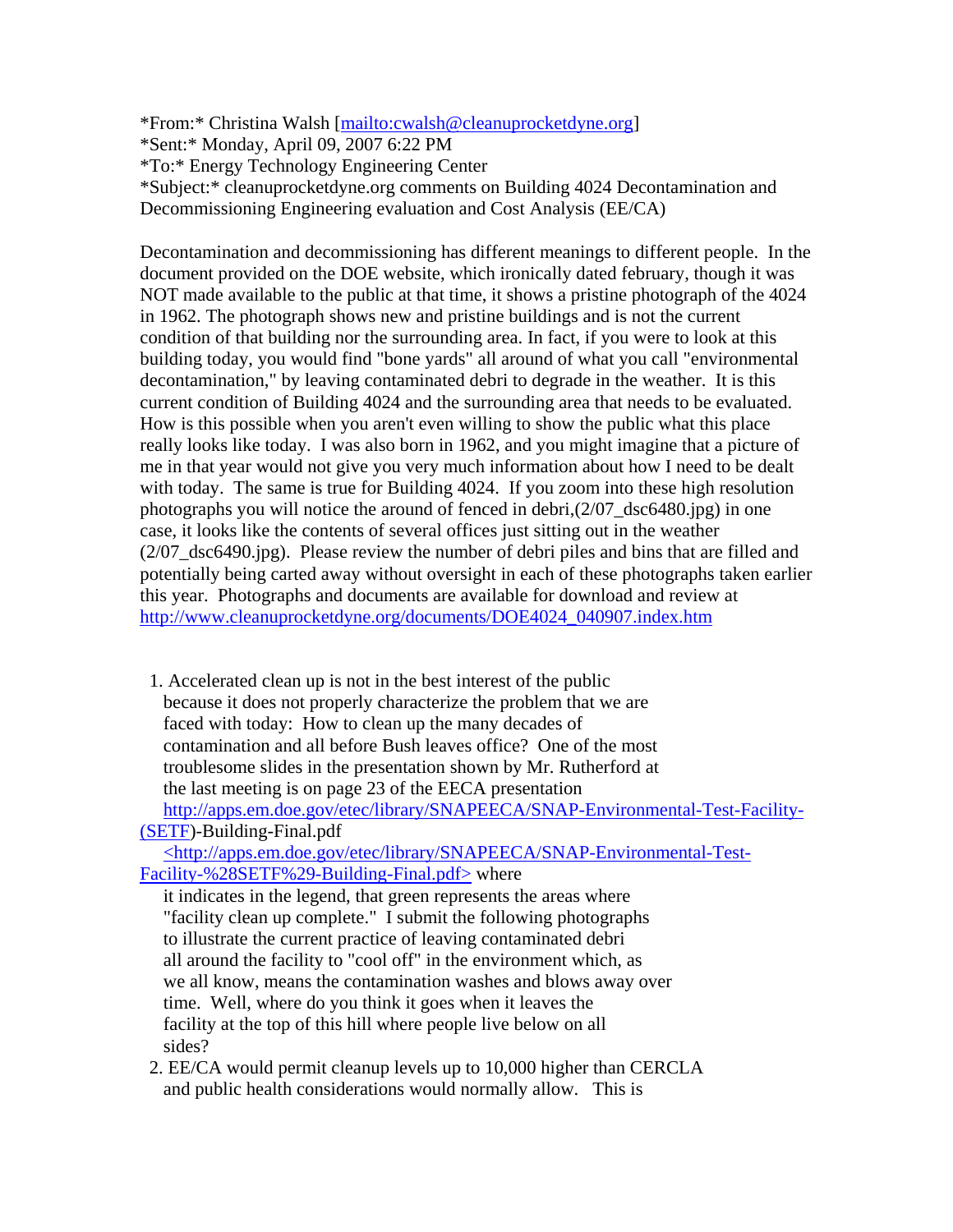inappropriate for several reasons. The first of which is that by using suburban residential as the land use scenario, rather than rural residential (current zoning), cleanup levels 100 times more lax than appropriate. Current zoning is RA-5; agricultural uses are found right around the site: 1. There is even an organic fruit farm near the top of Dayton Canyon, just below the property line to the site in addition to an existing goat farm. 2. Sage Ranch, where we heard the boyscouts camping over easter weekend. This is also an area filled with known contamination from the Santa Susana Field Lab which total disregard to its impact on the surrounding natural habitat that is one of the few remaining corridors for this wildlife. 3. Orcutt Ranch, where community fruit and vegetable gardens are within two miles of the site 4. Dayton Canyon - a mysterious death of a young man who had a thousand times the normal level of uranium in his body. This is a case that is currently being investigated by the LA County Coroner. This case is not resolved and cannot be ignored as a basis of possible current contamination of the surrounding public health on a very acute level. Since he worked over the years as a contractor for SSFL cutting roads and such with his tractor, it is highly likely that his demise came due to exposure at this uncontained site. 3. You must cleanup the site to the maximum protective level, and by knowingly leaving contaminated waste to degrade in the wind and rain at the top of a hill only protects the hill, not the people below. We are tired of paying the price with loss of life in the communities because the DOE cannot be bothered to take on the most protective measures in both operations and remediation activities. Instead, the focus is on minimizing the cost to to the polluter. We at cleanuprocketdyne.org believe that the polluter should be focusing on minimizing the cost in human and animal life of the surrounding communities. DOE was paid for the activities at the SSFL and it is your duty to the american people, including those people who live directly below this site. CERCLA also states that cleanup levels must be as close to 10-6 as feasible and in the presentation, it was clear that they are using a factor of 100 fold on relaxation of cleanup. 1. Broken promises and putting houses and children atop the site of multiple nuclear accidents and of chemical spills is not the answer and the community will never accept this, 4. Proposing to ship radioactively contaminated waste to Kettleman Hills is not appropriate and also shows a total disregard for what happens next. Shipping radioactively contaminated waste to a facility that is not designed or intended to handle such waste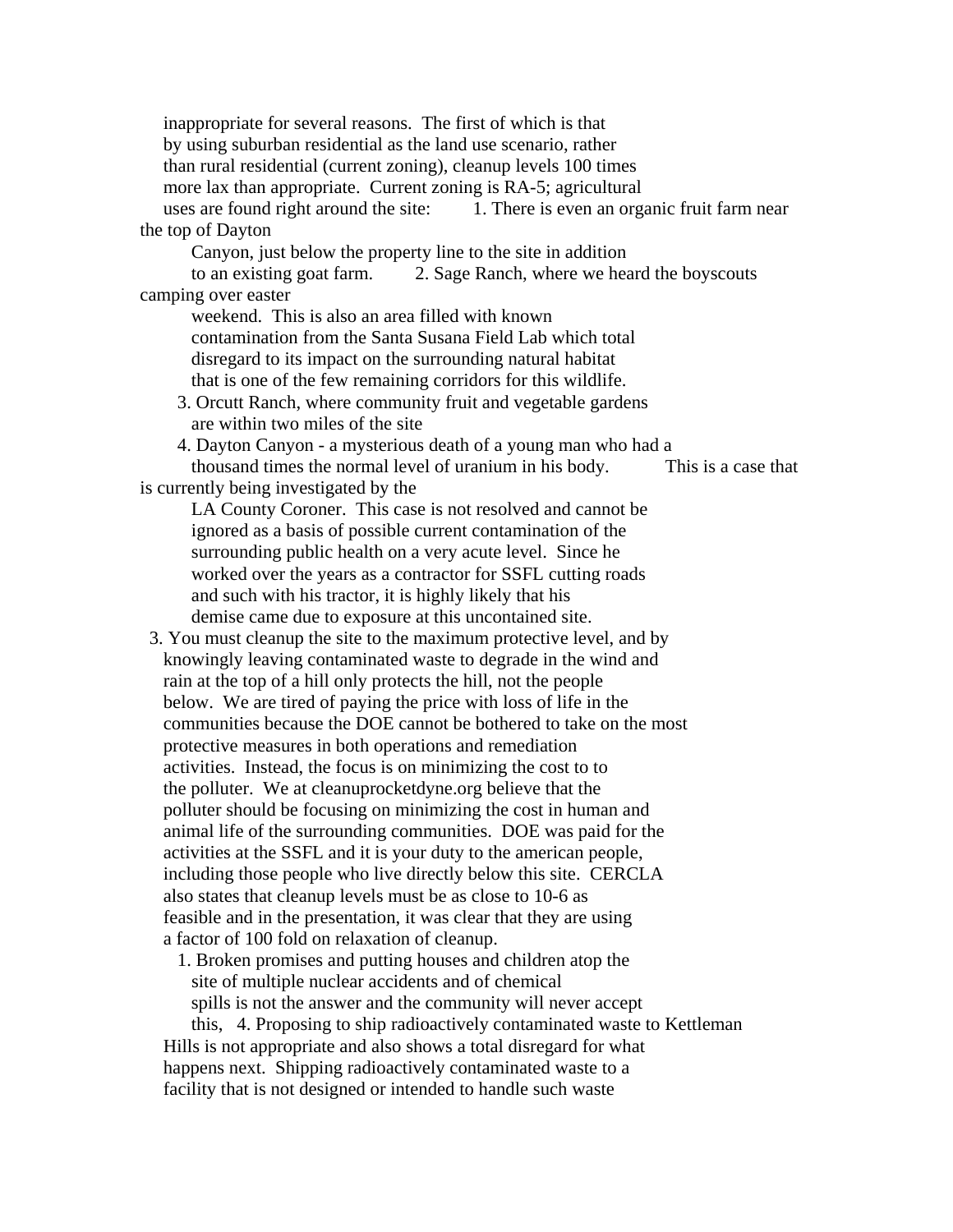puts undue burden on yet another community because of the short-sighted financial goals of the DOE and Boeing and the community will not accept this sort of irresponsible behavior on the part of the military industrial complex up on the hill they call the SSFL.

 5. In order be able to properly comment on the demolition of a radioactively contaminated vault showing contamination penetrating the 9 foot thick walls, those clean up details should be provided, but instead, are being hidden until the comment period is over when we no longer have an opportunity to affect the outcome. By refusing to permit EPA to do an independent site characterization to find the contamination that needs to be cleaned up, we are left with being shown a picture from 1962. This goes against previous promises made and is crucial and necessary for effective cleanup. The EE/CA itself violates EPA guidance on EE/CA's; instead it is a

"streamlined" version.

- 6. A recent finding of a projectile currently under investigation by DTSC found on the adjacent Brandeis property that is believed to be a former munition possibly fired off the SSFL. In addition, Mr. Bowling submitted as evidence of this activity a photograph he found on a german website about rocket enthusiasts that shows this activity. This platform used to fire possible missle ordinances toward Simi Valley is shocking, especially since any knowledge of such activity was denied by Mr. Brennglass of Brandeis even though there is also evidence of a previous finding which prompted legal action on the part of Brandeis. Clearly these activities have not been disclosed by the DOE or Boeing and more investigation is necessary and illustrates that we cannot afford accelerated characterization, especially when no extraordinary measures are being pursued to protect the public during this process.
- 7. Proposing unrestricted release for residential use of this land is unsafe. We heard from Dr. Yoram Cohen of UCLA that there are areas that cannot ever be cleaned up, such as the effect on groundwater in the area by the tritium plume because tritiated water cannot be cleaned because it become the water. 8. The fact that Boeing, DOE and DTSC are working on different things
- and not working together also assures that the best possible solution will not be even looked for. By segmenting the clean up, doing minimal documentation for each segment and no real look at the whole picture, it will be impossible to see the whole picture and the people below will pay the price. Is that fair, considering that using higher standards is certainly possible. Why not actually strive to do your best?

Please listen to the community and protect the community because they should not be paying for your activities. It is not right, and it is possible for you to do the right thing.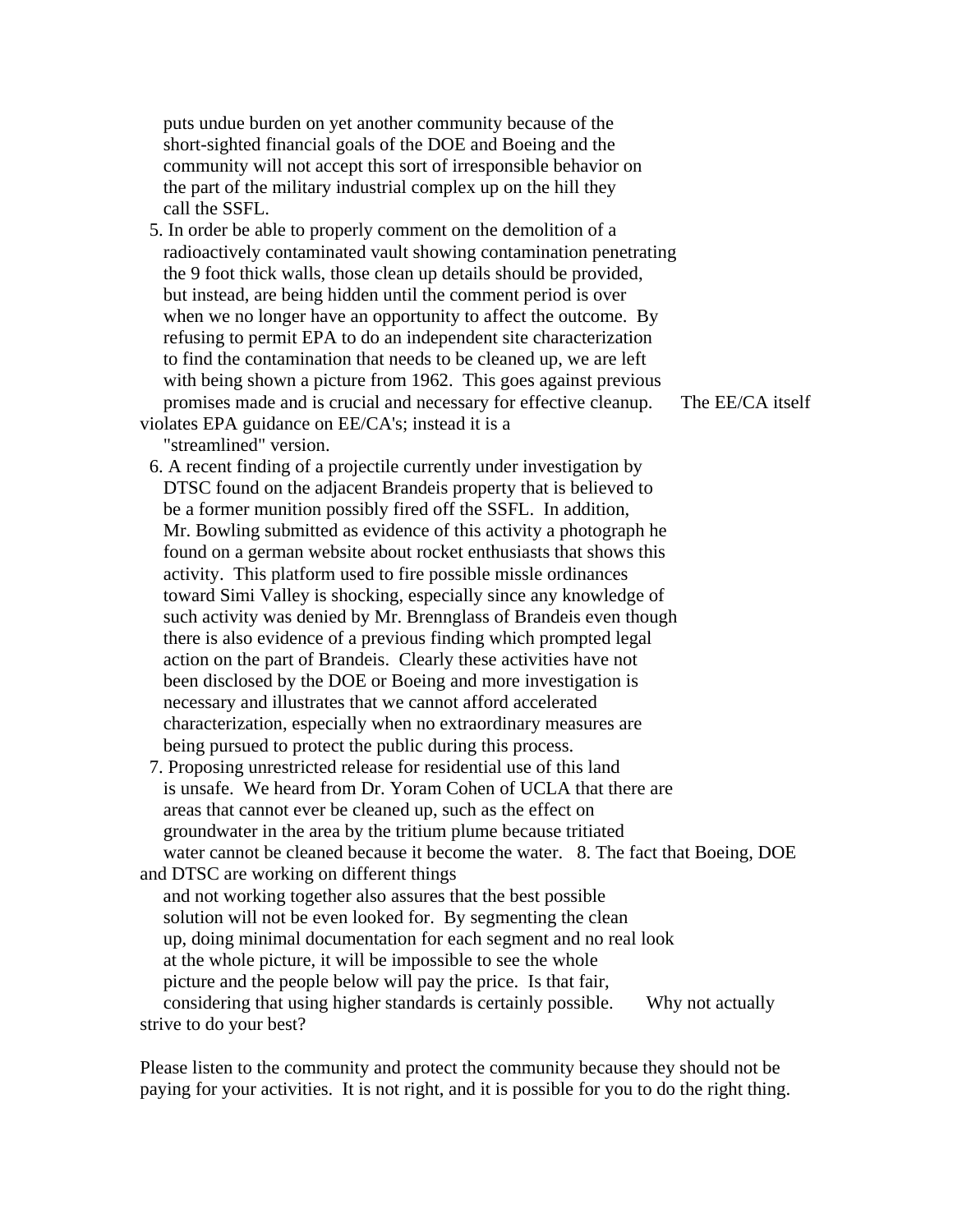Sincerely,

Christina Walsh Executive Director cleanuprocketdyne.org 8463 Melba Avenue West Hills, CA 91304 1.74 miles from SSFL as the crow flies